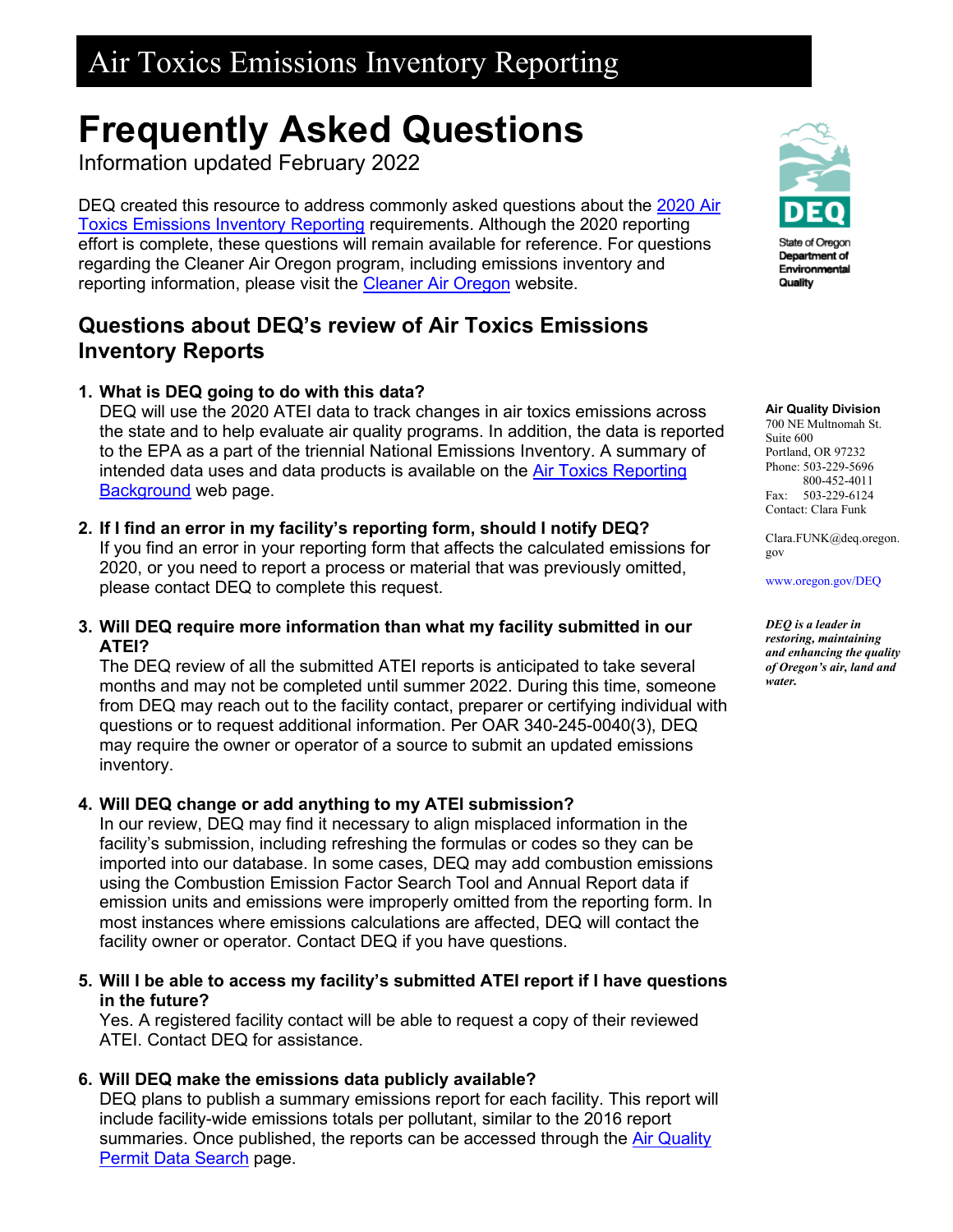## **Common Questions about Air Toxics Emissions Inventory Reporting**

### **1. What is an emissions inventory?**

An emissions inventory, or EI, is an accounting of emission quantities discharged into the atmosphere by equipment or activities from industrial facilities in a particular geographical location for a specific period of time. For an air toxics emissions inventory, this includes the amount of each toxic air contaminant emitted from each individual emissions-producing unit or activity. A list of toxic air contaminants recognized by DEQ is available in Table 1 of [Division 247 Health](https://secure.sos.state.or.us/oard/viewSingleRule.action?ruleVrsnRsn=283437)  [Risk-Based Air Quality Standards for Toxic Air Contaminants.](https://secure.sos.state.or.us/oard/viewSingleRule.action?ruleVrsnRsn=283437) 

**2. How is this three-year 2020 Air Toxics Emissions Inventory different from CAO EI requirements? Does this reporting requirement mean that my facility has been called-in to the CAO program to perform a risk assessment?** This Air Toxics Emissions Inventory is a separate reporting requirement than an EI submitted for a CAO risk assessment. While they may contain similar information, they serve separate purposes.

The primary objectives of this recurring three-year ATEI are to provide statewide information that allows DEQ to establish and maintain long-term trends of air toxics emissions in our communities, and to report to EPA the best available information for our state. Subpart 2(a) of OAR 340-245-0040 allows DEQ to periodically request air toxics emissions information statewide, even when sources are not in the CAO program.

In contrast, a CAO EI is used to perform a source risk assessment for called-in existing facilities and new facilities seeking a Simple, Standard or Title V permit. Visit the For Facilities section of the [Cleaner Air Oregon website](https://www.oregon.gov/deq/aq/cao/Pages/default.aspx) for more information about the CAO risk assessment.

Refer to the **Air Toxics Reporting Background** for more information about the origin of this recurring three-year reporting program.

#### **3. Is reporting mandatory? What happens if I do not submit an inventory for my facility?**

For the 2020 reporting cycle, if you own or manage a Standard or Simple air quality permitted facility in the State of Oregon under the Air Contaminant Discharge Program, or the Title V program, then reporting is mandatory. Failure to provide the requested information is a violation of OAR 340-245-0040(2), for which DEQ may impose a civil penalty and issue an order to comply.

DEQ is not requiring Air Toxics emissions data for the 2020 operating year from Basic and General ACDP permit-holders for this three-year reporting cycle.

**4. How do I know what type of permit (i.e. General, Basic, Simple, Standard or Title V) my facility was issued?**

This information is located on the first page of your issued permit. Check [DEQ](https://www.deq.state.or.us/aq/aqpermitsonline/SearchFilter.asp)  [Permits Online](https://www.deq.state.or.us/aq/aqpermitsonline/SearchFilter.asp) to locate an electronic copy.

**5. My facility is located in Lane County; do I still need to comply with DEQ reporting requirements?**



State of Oregon Department of Environmental Quality

#### **Air Quality Division**

700 NE Multnomah St. Suite 600 Portland, OR 97232 Phone: 503-229-5696 800-452-4011 Fax: 503-229-6124 Contact: Clara Funk

Clara.FUNK@deq.oregon. gov

[www.oregon.gov/DEQ](file://deq000/Templates/General/www.oregon.gov/DEQ)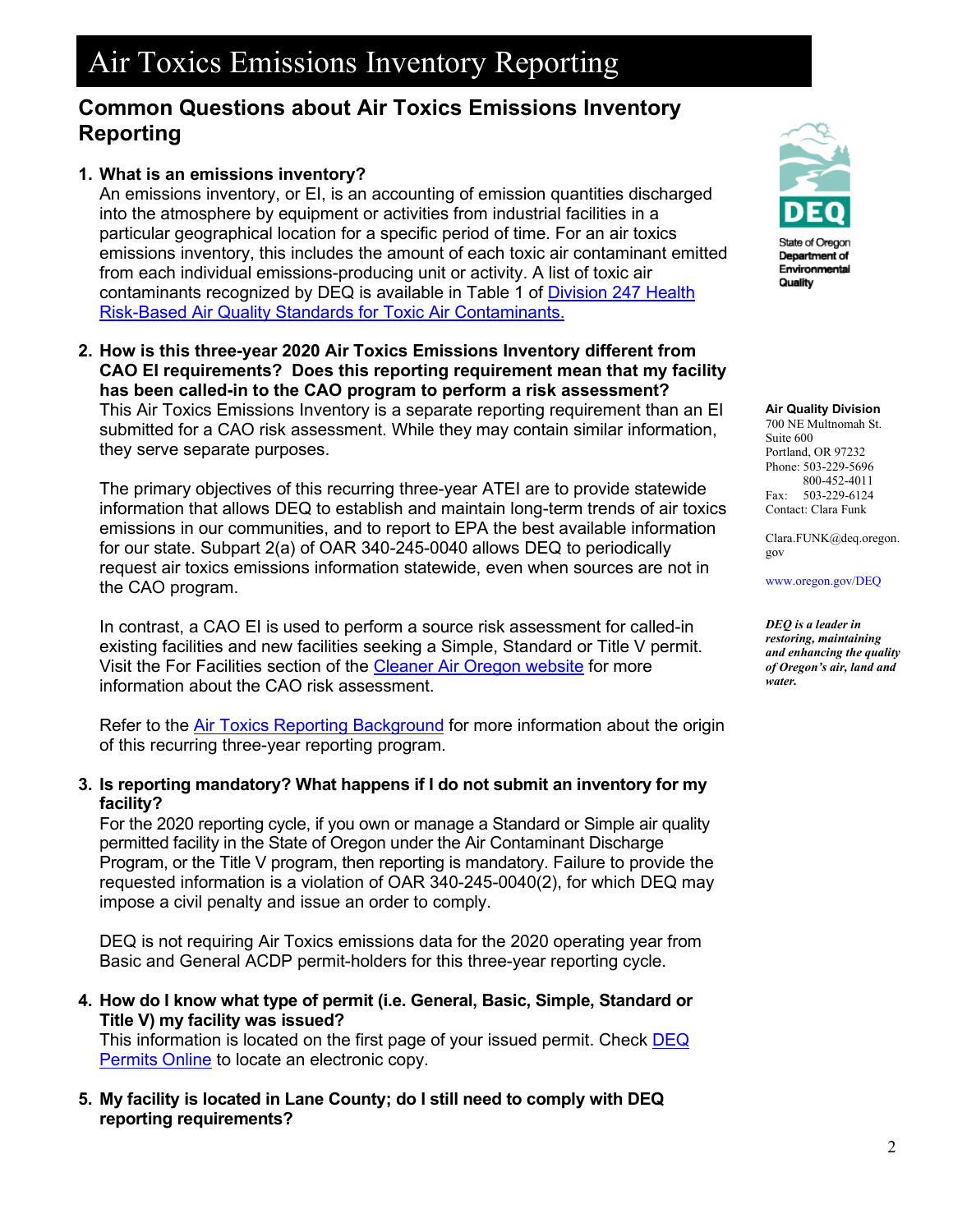Facilities in Lane County have the same 2020 reporting requirements; these facilities will report directly to the Lane Regional Air Protection Agency instead of the Department of Environmental Quality. Facilities in Lane County should contact LRAPA directly with questions or concerns at 541-736-1056.

**6. I received a GovDelivery notice or email about air toxics reporting, but never received an official letter or email about the reporting requirement. Why?** DEQ frequently uses GovDelivery, a voluntary email listserv, to send informal update information to sources and stakeholders. Formal communications are sent via email and/or letter on file for each facility. Please confirm with your [DEQ](https://www.oregon.gov/deq/aq/aqPermits/Pages/Contacts.aspx)  [permitting office](https://www.oregon.gov/deq/aq/aqPermits/Pages/Contacts.aspx) that your facility's contact information is current, including the email address of the responsible official. DEQ sent the official letter for the 2020 reporting requirement in April 2021.

## **Questions for Basic and General ACDP permit-holders**

**1. I received an email saying that I do not need to submit an air toxics emissions inventory this year. Does this mean I do not have to submit an annual report for my permit?** 

No. The Air Toxics Emissions Reporting effort is different and separate than the reporting sources perform for annual permitting compliance. You should continue to submit your annual reports as normal. Refer to DEQ's [Basic and General ACDP](https://www.oregon.gov/deq/aq/aqPermits/Pages/ACDP-General.aspx)  [Permits](https://www.oregon.gov/deq/aq/aqPermits/Pages/ACDP-General.aspx) page for more information about annual reporting.

Refer to the **Air Toxics Reporting Background** page for more information about this air toxics reporting requirement.

**2. Do I still need to pay my permit fees this year?**

Yes. This air toxics emissions inventory effort is unrelated to your permitting fees. Please contact your [DEQ permitting office](https://www.oregon.gov/deq/aq/aqPermits/Pages/Contacts.aspx) or your permit writer or inspector with questions about your permit compliance.

**3. Why don't Basic and General ACDP sources need to report air toxics for 2020?**

Basic and General ACDP permits are structured such that potential emissions may come from a relatively narrow set of allowable permitted operations specific to each permit category. DEQ has developed a method to estimate these emissions for sources based on information gathered from annual reports. It was necessary to request a complete inventory from these sources in 2016 in order to develop this methodology, and it may be necessary to request inventories in future years to refine the estimates.

## **Questions for Title V, Standard and Simple ACDP permitholders**

**1. What do I need to do in 2020 to prepare for the reporting submittal in 2021?** DEQ recommends taking time to review your permit and permit review report, review your 2016 submittal for Air Toxics reporting, ensure that your recordkeeping and monitoring are up to date, and have Safety Data Sheets for any air toxics- containing material products you may use. Also review available emission factors for permitted activities, review control efficiencies for any air pollution control devices, and assemble available air toxics source test data in advance.



State of Oregon Department of Environmental Quality

#### **Air Quality Division**

700 NE Multnomah St. Suite 600 Portland, OR 97232 Phone: 503-229-5696 800-452-4011 Fax: 503-229-6124 Contact: Clara Funk

Clara.FUNK@deq.oregon. gov

[www.oregon.gov/DEQ](file://deq000/Templates/General/www.oregon.gov/DEQ)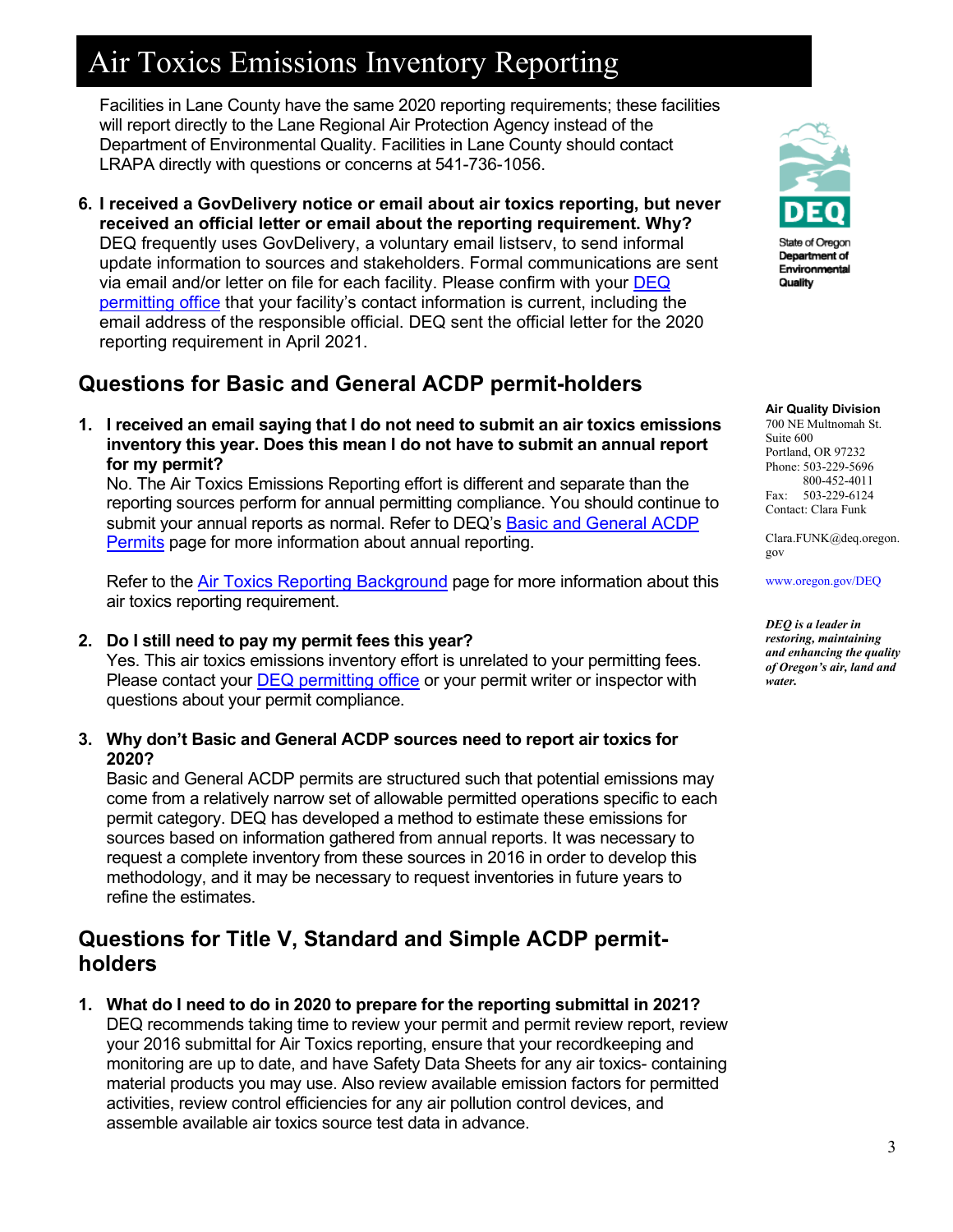**2. I already submit a lot of this information in my annual permit reporting requirements. Do I need to do both?**

Yes, facilities will need to complete a 2020 Air Toxics Emission Inventory reporting form in addition to any routine reporting requirements in their permit conditions. A standardized form is necessary for DEQ to retrieve the equivalent information from all facilities.

**3. Operations at my facility shut down in 2020. Will I still need to report?** It depends on which of the following situations fits the circumstances of the shutdown:

#### *Permanent closure of facility*

If your facility permanently closed during 2020 and the air permit is no longer active with DEQ, you do not need to report.

#### *Temporary closure of facility*

If your facility operated for any portion of 2020, you will need to report those operations. Facilities with a temporary closure for the full operating year do not need to report.

**4. I manage a new facility and we started operation in 2020. Will I still need to report?** 

Yes. You should report all operations and emissions occurring in 2020. Please contact DEQ for more information.

**5. Who is responsible for reporting if my business has been sold?**

The current Responsible Official listed on the air permit at the time of submission in 2021 is responsible for reporting. Contact your [DEQ permitting office](https://www.oregon.gov/deq/aq/aqPermits/Pages/Contacts.aspx) to confirm the contact information for this individual is accurate. Please contact DEQ if you have questions about this reporting requirement.

**6. My facility permit is based only on particulate matter and does not release any air toxics. Do I still need to report?**

Yes. In some instances, a facility may be permitted for a single operation which emits particulate matter but does not have any calculable emissions of air toxics. These sources should still submit an Air Toxics Emissions Inventory Reporting Form completed with their facility information and a brief statement (recommended) in the "Facility Note" tab to indicate why the remaining worksheets are not completed.

**7. My facility has been 'called-in' to the Cleaner Air Oregon program. Do I still have to report even if I just submitted an air toxics emissions inventory to that program?**

Yes, CAO facilities must report the same as all other air quality permitted facilities for their 2020 operations. This includes existing facilities that have undergone or are currently under CAO review at the time of submission, as well as new facilities that completed the CAO risk assessment process and began operations in 2020.

**8. Is the 2020 Air Toxics Emissions Inventory reporting form available? Where can I find it?** 



State of Oregon Department of Environmental Quality

#### **Air Quality Division**

700 NE Multnomah St. Suite 600 Portland, OR 97232 Phone: 503-229-5696 800-452-4011 Fax: 503-229-6124 Contact: Clara Funk

Clara.FUNK@deq.oregon. gov

[www.oregon.gov/DEQ](file://deq000/Templates/General/www.oregon.gov/DEQ)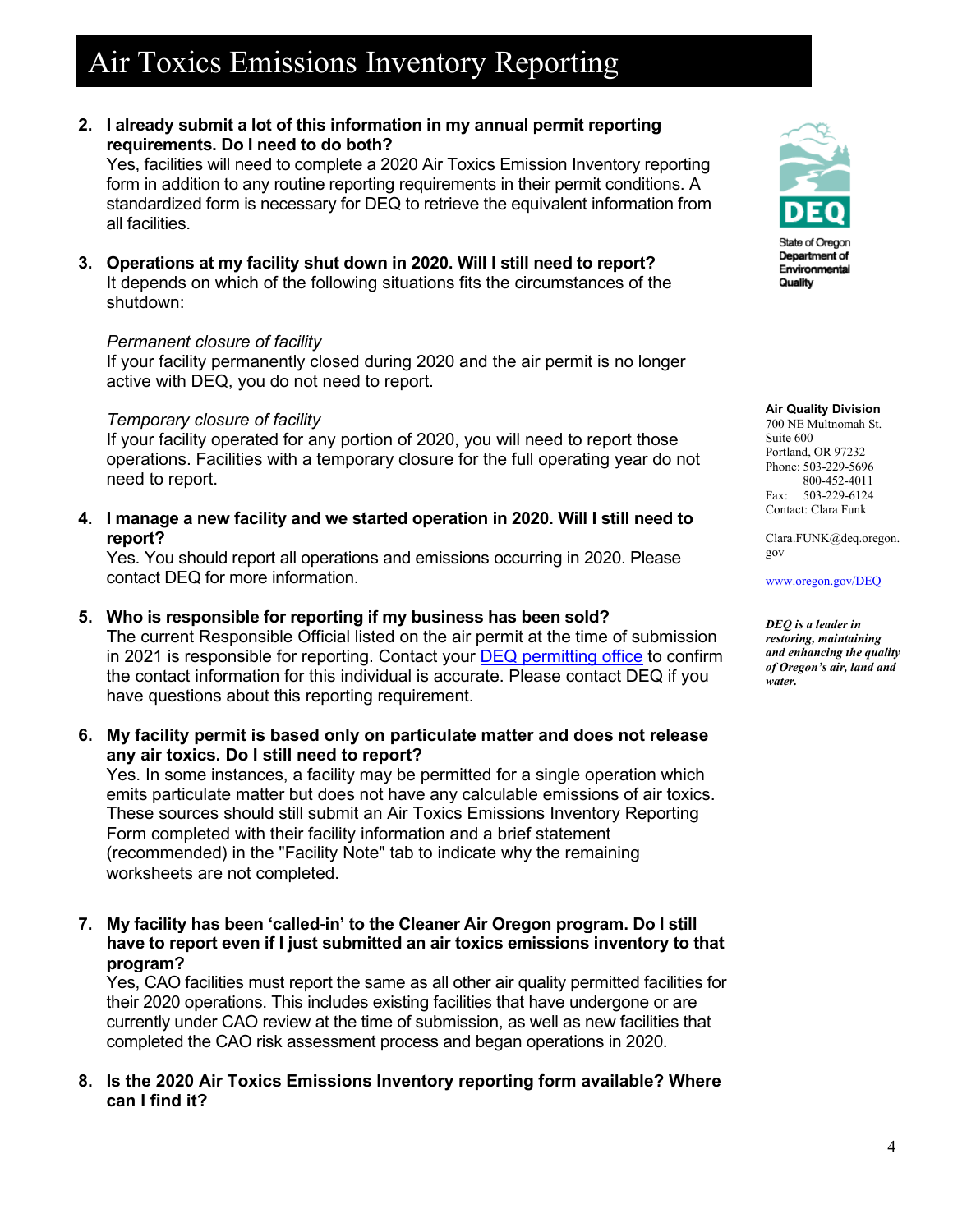Yes. The 2020 Air Toxics Emissions Inventory (ATEI) reporting form is now available on the [Air Toxics Emissions reporting](https://www.oregon.gov/deq/aq/air-toxics/Pages/Air-Toxics-Emissions-Inventory.aspx) website. Also available are DEQ Emission Factor Search Tools to facilitate emission factor searches for some commonly used equipment and a Material Balance Quick Guide to explain material balance information and calculations.

## **Questions about Calculating Emissions**

**1. Will DEQ provide instructions and examples on how to fill out the reporting form?** 

Yes. The reporting form contains information in two places. The first tab provides a step-by-step overview for completing the form, and the form worksheets contain instructions in the column headers. Hover over the column header to make them appear.

In addition, DEQ has developed a series of Tools and Quick Guides on specific topics. These contain examples and screenshots for how to fill out the reporting form with the required information. After reviewing the materials, please contact DEQ if you have additional questions.

**2. The ATEI reporting form includes formulas for estimating emissions that are different from my permit. Which should I use?**

The ATEI reporting form includes default formulas for calculating estimated emissions; however, these may not be appropriate for all facilities. In some cases, the facility permit or permit review report will dictate how emissions should be calculated for a specific emission unit or facility. If this is the case, a facility should use the permitted method for estimating emissions and include the final emissions in the appropriate column. Facilities need to indicate these instances in the References/Notes column, or within a cover letter submitted with the reporting form (see Question #3 below in the Submission FAQ).

Keep in mind that 'total VOC' or 'Combined HAP' emissions are not sufficient for the ATEI, and that individual VOC and HAP pollutants will need to be calculated separately.

#### **3. Please define emission factor and material balance.**

*General Air Quality Definitions can be found in OAR 340-200-0020.* 

*"Emission Factor" means an estimate of the rate at which a pollutant is released into the atmosphere, as a result of some activity, divided by the rate of that activity (e.g., production or process rate). The factor is usually expressed as pounds per unit weight, volume, length, distance, time, etc.* An example is a benzene emission factor for a boiler expressed as pounds per million cubic feet of natural gas combusted, such as 0.0058 lb. benzene/MMscf natural gas.

*"Material balance" means a* procedure for determining emissions based on the difference in the amount of material added to a process and the amount consumed and/or recovered from a process.

#### **4. Does DEQ have any material balance guidance or tools?** Yes. Refer to the Material Balance Quick Guide for guidance and examples.



State of Oregon Department of Environmental Quality

#### **Air Quality Division**

700 NE Multnomah St. Suite 600 Portland, OR 97232 Phone: 503-229-5696 800-452-4011 Fax: 503-229-6124 Contact: Clara Funk

Clara.FUNK@deq.oregon. gov

[www.oregon.gov/DEQ](file://deq000/Templates/General/www.oregon.gov/DEQ)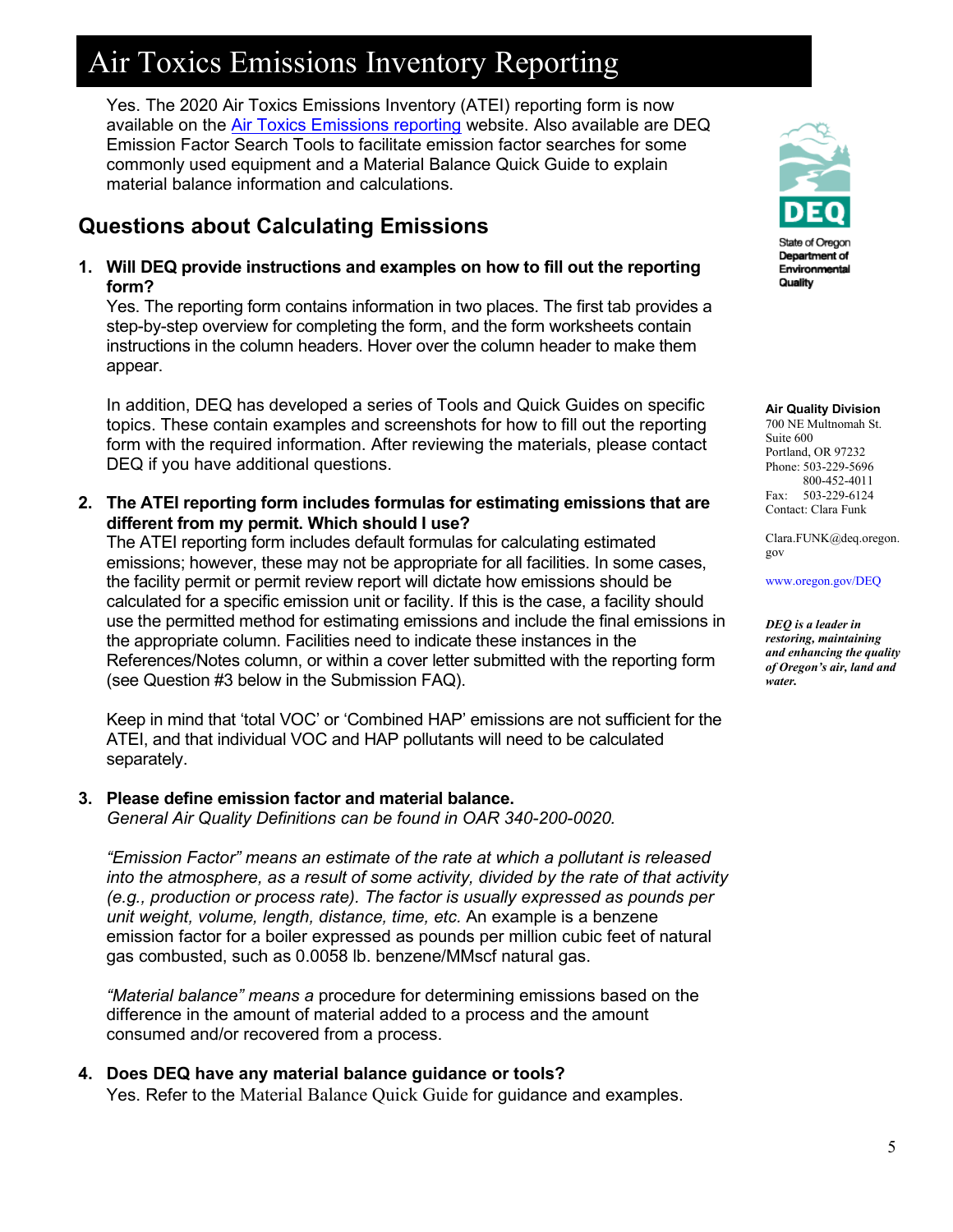### **5. Additional definitions:**

*Annual Production: The* 'process rates,' such as material used, fuel burned, or products produced by an emission unit or activity in a given year.

*2020 Annual Production:* Actual annual process rates for an emission unit or activity for the 2020 calendar year.

*Emissions Units and Activities:* Devices or processes at a facility that emit or have the potential to emit air toxic pollutants. This includes any machine, equipment, raw materials, products, or byproduct that produces toxic air contaminant. An activity is any process, operation, action, or reaction, e.g., chemical, at a stationary source that emits toxic air contaminants. Operation and activities that may be omitted can be found in the list of Categorically Insignificant Activities to [Exclude.](https://www.oregon.gov/deq/aq/Documents/2020-AT-InsignificantActivities.pdf)

*Throughput: T*he amount of material used, fuel burned, or products processed or produced by an emission unit or activity for a given time period (i.e. hourly, annually, etc.).

**6. Which Emissions Units do I include in my Emissions Inventory?** All Emissions Units (EUs) included in the operating permit for a facility must be included in the emissions inventory as EUs unless they are *known* to not emit any air toxic contaminants listed in OAR 340-245-8020 Table 2. EUs included in the ATEI must be designated in the same manner as they are designated in the operating or construction permit, where possible.

In addition, any unpermitted EUs that do not meet the categorically insignificant criteria addressed in the question below, but have the potential for air toxics emissions should also be included. Such units may be included in the Permit Review Report but do not have an EU ID in the permit.

**7. Are the Categorically Insignificant Activities to exclude for this program the same as for my permit?** 

Facilities compiling their 2020 ATEI reporting information may be able to exclude some kinds of operations if they are considered a 'categorically insignificant activity.' Emissions from these types of activities are considered insignificant when identifying emission units and/ or materials that emit toxic air contaminants at a facility [OAR 340-200-0020(23)].

Under CAO, the following activities are not considered insignificant and therefore still need to be reported under this request [OAR 340-245-0060(3)]:

*(23)(a) Constituents of a chemical mixture present at less than 1 percent by weight of any chemical or compound regulated under divisions 200 through 268 excluding divisions 248 and 262 of this chapter, or less than 0.1 percent by weight of any carcinogen listed in the U.S. Department of Health and Human Service's Annual Report on Carcinogens when usage of the chemical mixture is less than 100,000 pounds/year;*

**8. My facility has a lot of emergency generators. Do they need to be included in the inventory?**



State of Oregon Department of Environmental Quality

#### **Air Quality Division**

700 NE Multnomah St. Suite 600 Portland, OR 97232 Phone: 503-229-5696 800-452-4011 Fax: 503-229-6124 Contact: Clara Funk

Clara.FUNK@deq.oregon. gov

[www.oregon.gov/DEQ](file://deq000/Templates/General/www.oregon.gov/DEQ)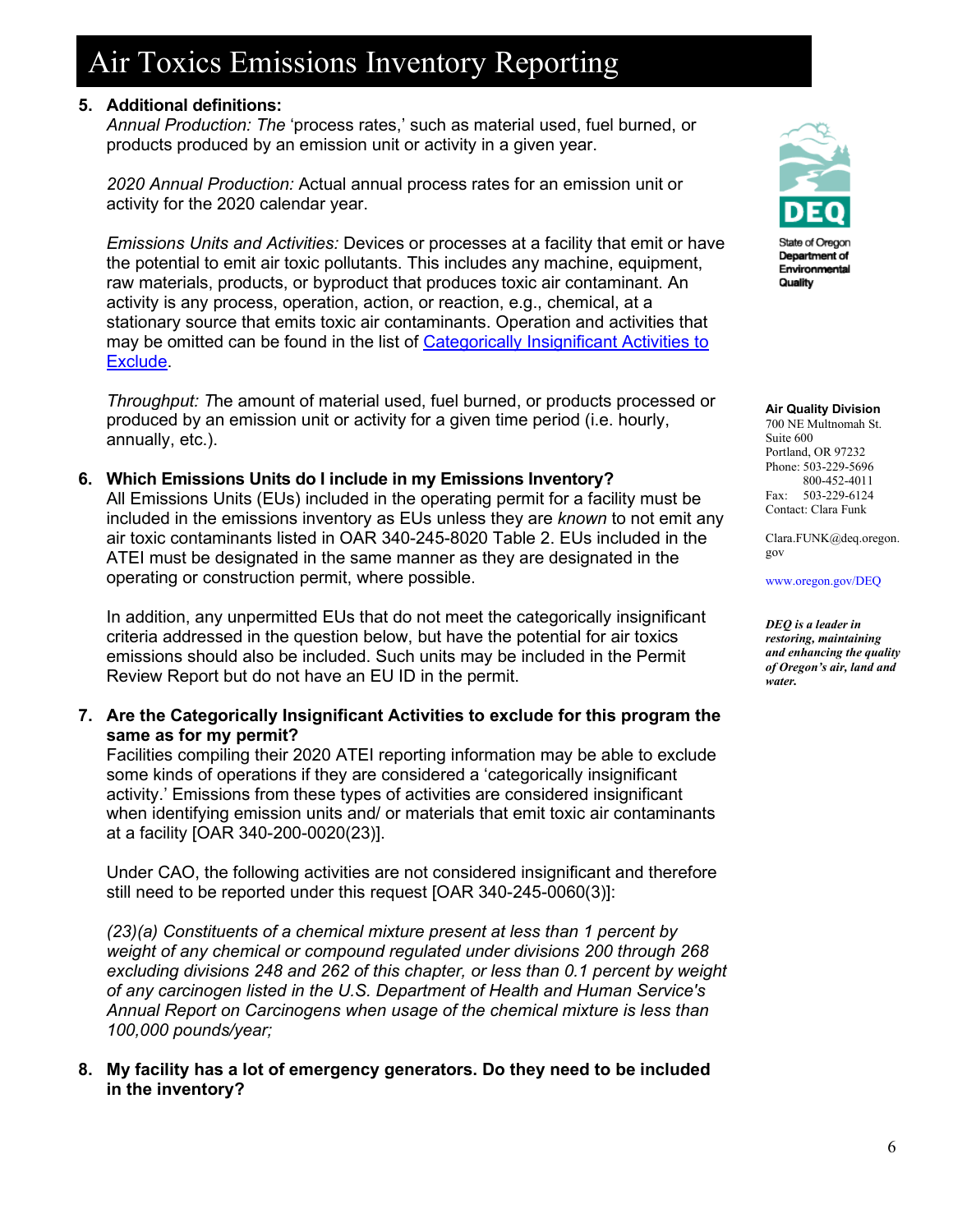It depends on whether the emergency generators qualify as Categorically Insignificant Emissions Units. If a facility has multiple generators or pumps, then aggregate horsepower rating in excess of 3,000 horsepower must be identified and included in the reporting [OAR 340-200-0020(23)(uu)].

*(23)(uu) Emergency generators and pumps used only during loss of primary equipment or utility service due to circumstances beyond the reasonable control of the owner or operator, or to address a power emergency, provided that the aggregate horsepower rating of all stationary emergency generator and pump*  engines is not more than 3,000 horsepower. If the aggregate horsepower rating of *all stationary emergency generator and pump engines is more than 3,000 horsepower, then no emergency generators and pumps at the source may be considered categorically insignificant.*

- **9. I need help quantifying emissions for my facility. Where do I begin?**  Emission estimates should be based on actual 2020 calendar year production and fuel and/or material usage rates. The following list is a presumptive hierarchy of the types of information that best approximate actual emissions, but each individual case may be different:
	- *i. Existing air toxic emission factors in current permit or emission detail sheet*
	- *ii. Source test data*

Use all site-specific source test data whenever available, even if it is only one test, provided that it is representative of the process during the time period under consideration. If there is only one test, that test result (that is, the average of the three test runs) should be used for the emission factor. If there is more than one test, the average of all the test results should be used. No correction, cushion (e.g., 20%), or standard deviation should be added to the emission factor.

- *iii. Source test data from similar equipment* If representative source-specific data cannot be obtained, emissions information from equipment vendors, particularly emission performance guarantees or actual test data from similar equipment is typically a better source of information for permitting decisions than AP-42, trade or technical association data, or DEQ or other regulatory agency emission factors.
- *iv. Trade or technical association data*  If no emissions information from equipment vendors or actual test data from similar equipment is available, emission factors from AP-42, trade or technical association data should typically be used, if available.
- *v. DEQ emission factors, including the Emission Factor Search Tools*
- *vi. Compilation of Air Pollutant Emission Factors (AP-42), or other state emission factors (e.g., California AQMD or Washington State Ecology emission factors)* If emission factors are available from AP-42, trade or technical association data or DEQ, the source should propose whichever they believe is most representative of their process. If a range of emission factors is provided, use the average of the range.
- *vii. Engineering judgment based on sound assumptions about the source type, industry, or site- specific conditions*

#### **10. Will DEQ provide any emissions factor information or tools?**

Yes. DEQ created two Emissions Factors Search Tools to provide CAO-approved sets of emissions factors for commonly used equipment. The emissions factors are



State of Oregon Department of Environmental Quality

#### **Air Quality Division**

700 NE Multnomah St. Suite 600 Portland, OR 97232 Phone: 503-229-5696 800-452-4011 Fax: 503-229-6124 Contact: Clara Funk

Clara.FUNK@deq.oregon. gov

[www.oregon.gov/DEQ](file://deq000/Templates/General/www.oregon.gov/DEQ)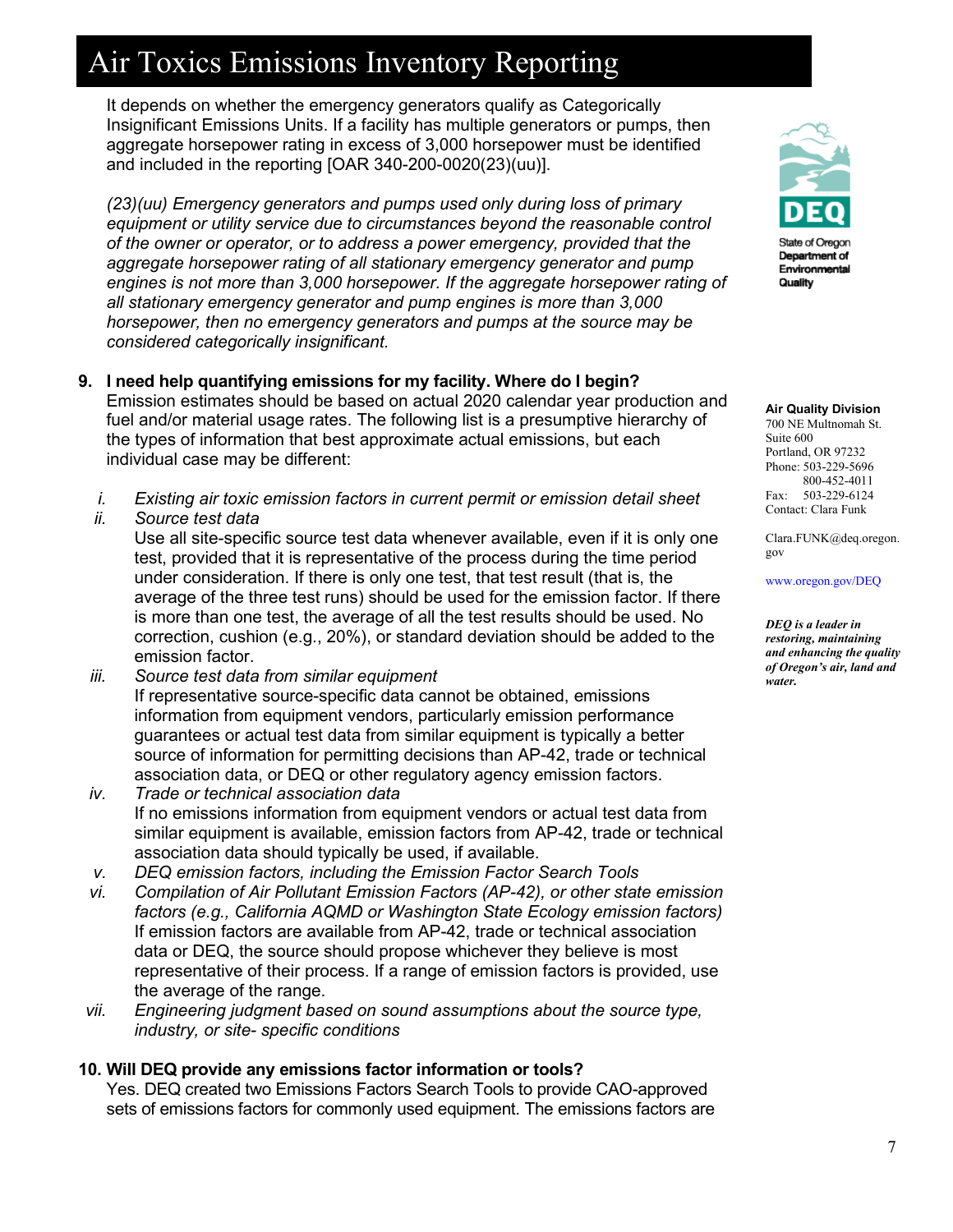available by unit type, and are ready to copy/paste into the reporting form. Carefully follow the instructions on the ATEI Reporting form and the EF tool forms and contact DEQ if there are remaining questions.

[Combustion Activities EF Search Tool:](https://www.oregon.gov/deq/aq/Documents/2020ATEICombustionEFTool.xlsx) This tool provides CAO-approved sets of emissions factors for a variety of fossil-fuel burning combustion equipment. Biomass and hogged-fuel equipment are not covered.

[Welding Activities EF](https://www.oregon.gov/deq/aq/Documents/2020ATEIWeldingEFTool.xlsx) Search Tool: This tool provides emissions factors from AP-42 for various types of welding rod and welding wire. The user will need to know their specific rod or wire type to use the tool.

#### **11. Where can I find emissions factor information?**

DEQ does not currently have a database of approved emission factors; below are a number of links to EPA and other state agencies' resources that may be useful in establishing emission factors for activities at your facility.

#### USEPA Resources:

[AP-42](https://www.epa.gov/air-emissions-factors-and-quantification/ap-42-compilation-air-emissions-factors) **[WebFIRE](https://cfpub.epa.gov/webfire/)** [Clearinghouse for Inventories and Emission Factors](https://www.epa.gov/chief) [Locating & Estimating Documents](https://www3.epa.gov/ttn/chief/le/index.html)

#### Other Resources:

[California Air Resources Board Emission Inventory Resources](https://ww3.arb.ca.gov/ei/resourceslinks.htm) (CARB) [Air Pollution Control District County of San Diego: Calculation](http://www.sdapcd.org/content/sdc/apcd/en/engineering/Permits/Engineering_Emissions_Inventory/Engineering_Phase_3_Toxics_Procedures.html)  [Procedures](http://www.sdapcd.org/content/sdc/apcd/en/engineering/Permits/Engineering_Emissions_Inventory/Engineering_Phase_3_Toxics_Procedures.html) (California) [Santa Barbara Air Pollution Control District: Air Toxics for Business](https://www.ourair.org/air-toxics-for-business/) (California) **[South Coast Air Quality Management District](https://www.aqmd.gov/home/rules-compliance/compliance/toxic-hot-spots-ab-2588/emissions-reporting) (California)** [Washington Clean Air Agencies](https://ecology.wa.gov/About-us/Our-role-in-the-community/Partnerships-committees/Clean-air-agencies) (Department of Ecology)

#### **12. Can I use other emissions factor sources, and why does DEQ need the reference information?**

Yes, facilities are encouraged to seek out emission factors that best represent their emission units and operations. DEQ requires reference information for each emission factor to confirm that the selections are appropriate.

#### **13. CAO recommends that sources use specific emissions factors for diesel generators. Does that apply to this inventory, too?**

While this air toxics emissions reporting effort allows emissions factors from any resource, provided they accurately reflect operations at your facility, the use of the CAO emission factors for diesel generators is highly encouraged. These are provided in the DEQ [Combustion Activities Emissions Factors Search Tool.](https://www.oregon.gov/deq/aq/Documents/2020ATEICombustionEFTool.xlsx) More explanation about these units can be found on the Cleaner Air Oregon webpage, [CAO FAQ for Step 2.](https://www.oregon.gov/deq/aq/cao/Pages/faq-step2.aspx)

Note that the CAO page recommends that the facility provide the manufacturer recommended emission factor for diesel particulate matter (DPM), when available. Following the hierarchy presented in FAQ #8 above, facilities are encouraged to follow this strategy and use the Emissions Factor Search Tool for DPM emission factor only when other options are not available.



State of Oregon Department of Environmental Quality

#### **Air Quality Division**

700 NE Multnomah St. Suite 600 Portland, OR 97232 Phone: 503-229-5696 800-452-4011 Fax: 503-229-6124 Contact: Clara Funk

Clara.FUNK@deq.oregon. gov

[www.oregon.gov/DEQ](file://deq000/Templates/General/www.oregon.gov/DEQ)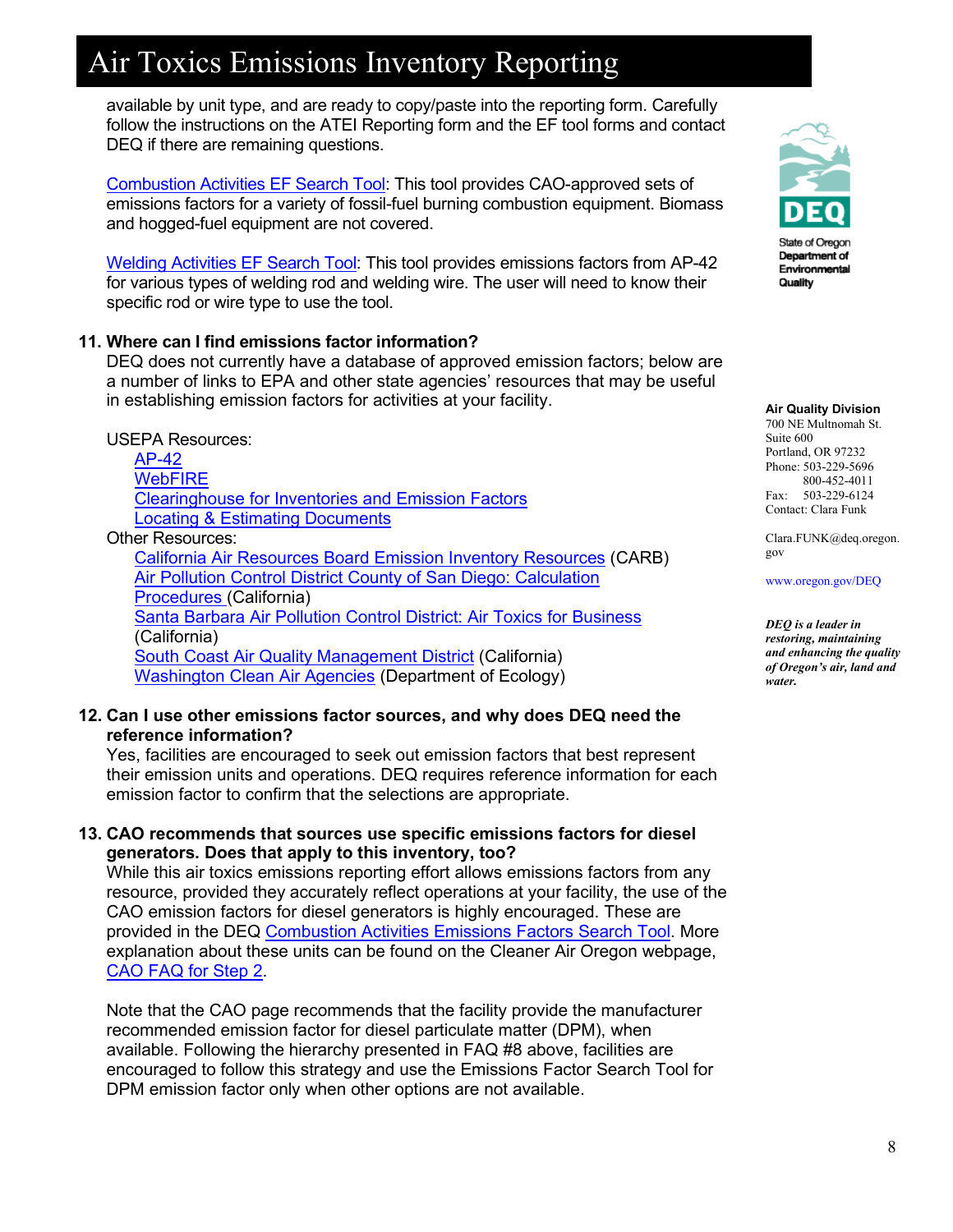### **14. What are Safety Data Sheets?**

Safety Data Sheets, Material Safety Data Sheets, and Technical Data Sheets (collectively we refer to these as 'SDS') are standardized documents that contain occupational health and safety data for a particular chemical product. These sheets are prepared by chemical manufacturers and describe the chemical composition and properties of the product. DEQ may request your SDS information upon submittal.

The Material Balance Quick Guide describes how to locate the relevant information for this request.

### **15. Do you only include stationary source emissions or mobile emissions such as forklifts?**

If mobile emissions (i.e. vehicular traffic, forklifts, onsite mobile equipment, etc.) are already included in your permit then you will need to report them. Otherwise, mobile emissions are excluded because they are typically considered a [Categorically Insignificant Activity.](https://www.oregon.gov/deq/aq/Documents/2020-AT-InsignificantActivities.pdf)

#### **16. My facility uses amorphous silica, but the CAS number is the same as respirable crystalline silica. Does this mean I should consider all amorphous silica as an air toxic?**

No, however there may be a portion that should still be considered. Amorphous silica is not considered an air toxic, despite the fact that it shares a CAS with 'Silica, crystalline (respirable)', CAS# 7631-86-9, which is on DEQ's Pollutant List. It is not necessary to list 100% amorphous silica, but any crystalline 'impurity' (per SDS or other testing) should be listed. This could be accomplished in Material Balance by entering either the respirable portion by % weight, e.g. 5%, or by only claiming the weight of the usage that might be respirable.

### **17. How should I list hexavalent Chromium(VI) compounds that aren't on the Pollutant List?**

Chromium(VI)-containing compounds are important to report with as much specificity as possible. In instances where Chromium(VI) is part of a pigment complex (e.g., strontium chromate, cadmium chromate, ammonium dichromate, etc.), the compound and its respective CAS should be listed in the reporting form as they appear on the SDS. For these compounds, DEQ will consider the molecular weight ratio of the Chromium(VI) ion in the overall pigment complex – and knowledge of the specific pigment is necessary for us to do so.

It is not necessary to list Chromium(III)-containing pigments, as they are not included on the DEQ Pollutant List.

# **ATEI Reporting Form Technical Troubleshooting**

**1. I accidentally deleted something and now the equations aren't working. How do I fix it?**

The ATEI Reporting form uses a handful of embedded formulas to calculate the emissions estimates for both activity information and material balance. If these cells are deleted, so are the formulas. The easiest way to 'refresh' those cells with active formulas is to 'drag and drop' unused rows from lower in the reporting form. While copy/paste will work to replace the formula, the user should be careful that



State of Oregon Department of Environmental Quality

#### **Air Quality Division**

700 NE Multnomah St. Suite 600 Portland, OR 97232 Phone: 503-229-5696 800-452-4011 Fax: 503-229-6124 Contact: Clara Funk

Clara.FUNK@deq.oregon. gov

[www.oregon.gov/DEQ](file://deq000/Templates/General/www.oregon.gov/DEQ)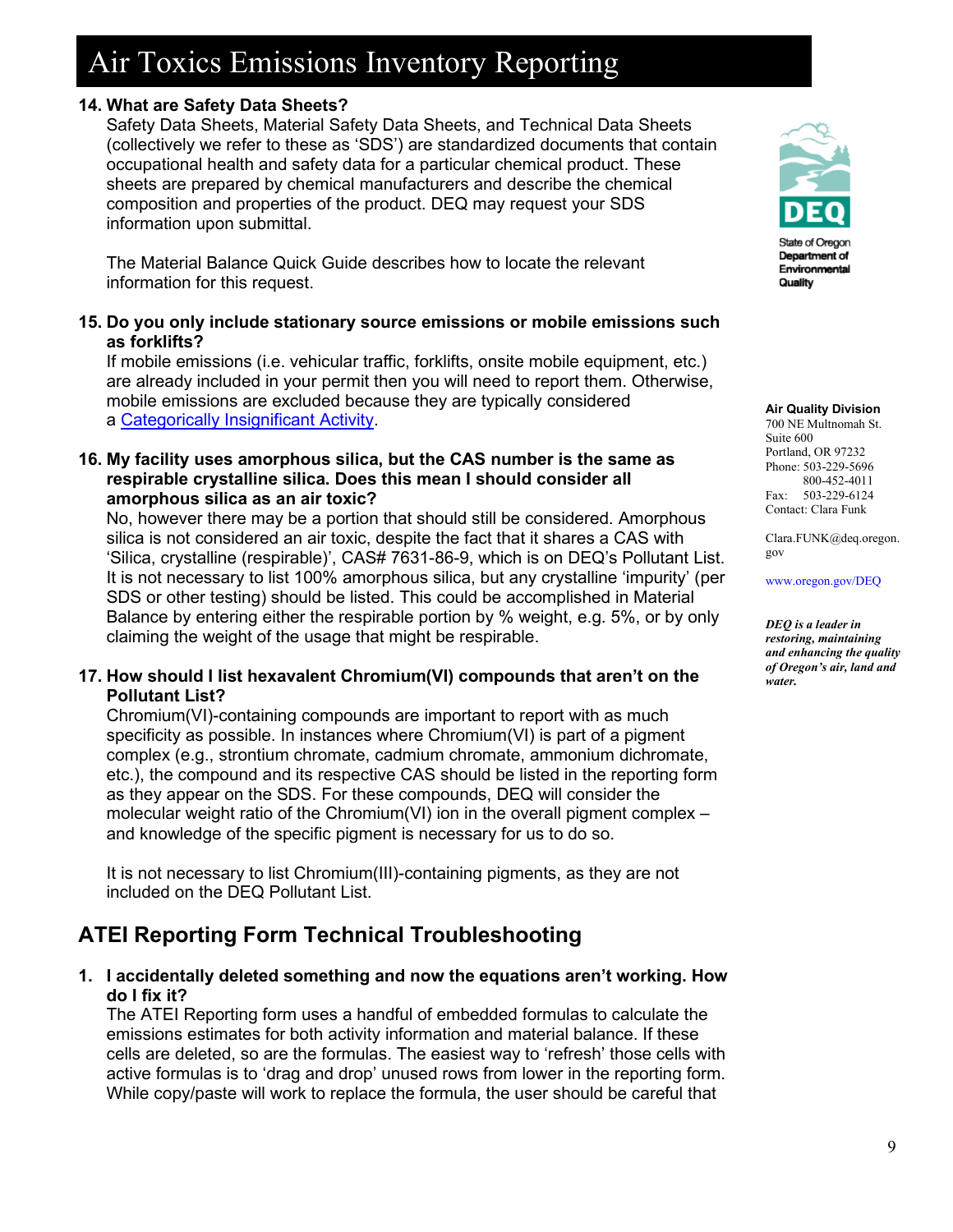the cell references are correct and as intended. In some circumstances, the 'old' cell references will be pasted into the new row and the formula will become illogical.

If you have concerns or questions about the reporting form, please contact DEQ.

### **2. How do I add information? I can't insert rows or columns.**

The reporting form is locked, and users are prevented from some actions such as inserting new columns or inserting rows in the example area (red text). This is necessary to ensure that DEQ gathers equivalent information from all sources. For material balance calculations, users may find it necessary to convert product usage from volume per year to pounds per year prior to completing the reporting form, which requires that product usage and waste are presented as pounds per year.

**3. The 'Comment Instructions' in the row headers get cut-off when I scroll down on my form. How can I view the whole comment box?**

For each column of the ATEI reporting form, there are instructions embedded as comments in the header bars. Unfortunately, when the page is scrolled down, these appear to get cut-off. To move the comment box to a location where it is more useful, right click on the cell with the comment, and click on 'Edit Comment' then drag and drop the box to a new location.

**4. Why do some pollutant names have a yellow background on Worksheets 3 and 5?**

A yellow background indicates that the pollutant name is not recognized on the DEQ Pollutant List. This may be because the name is written or spelled differently or because it is a new compound that is not specifically listed but belongs to a listed pollutant group. To avoid the yellow background for pollutants that are listed, either enter the CAS number for the pollutant and the Pollutant Name column will auto-populate, or copy/paste the CAS and Pollutant Name directly from the DEQ Pollutant List. The yellow background does not necessarily indicate and error; it simply helps us identify new compounds.

### **5. I get an error message in the Calculate Annual Emissions [lb/yr] column on Worksheets 3 & 5. What's wrong?**

There are several situations that can cause an error message to appear. First check that the Emission Unit ID matches *exactly* the correct EU in the paired worksheet. The formula is sensitive to capitalization, special characters and extra spaces (at the end of the EU ID, e.g.). For Worksheet 5, the Emissions Unit ID and Material Name must both match. If the error message persists, confirm that the formula is referencing the intended cells. If information is copy/pasted from other parts of the form, it is possible that the old cell references are maintained by mistake. If in doubt, you can always erase the formula and write in the desired equation using the formulas described in the Instruction tab.

**6. DEQ has released a more recent form version since the one I downloaded and completed. Do I need to start over with the new form?**

No. DEQ may periodically release new versions to clarify reporting issues based on feedback from sources. It is not necessary to update an already completed submission. If you have concerns or questions about the reporting form, please contact DEQ.



State of Oregon Department of Environmental Quality

#### **Air Quality Division**

700 NE Multnomah St. Suite 600 Portland, OR 97232 Phone: 503-229-5696 800-452-4011 Fax: 503-229-6124 Contact: Clara Funk

Clara.FUNK@deq.oregon. gov

[www.oregon.gov/DEQ](file://deq000/Templates/General/www.oregon.gov/DEQ)